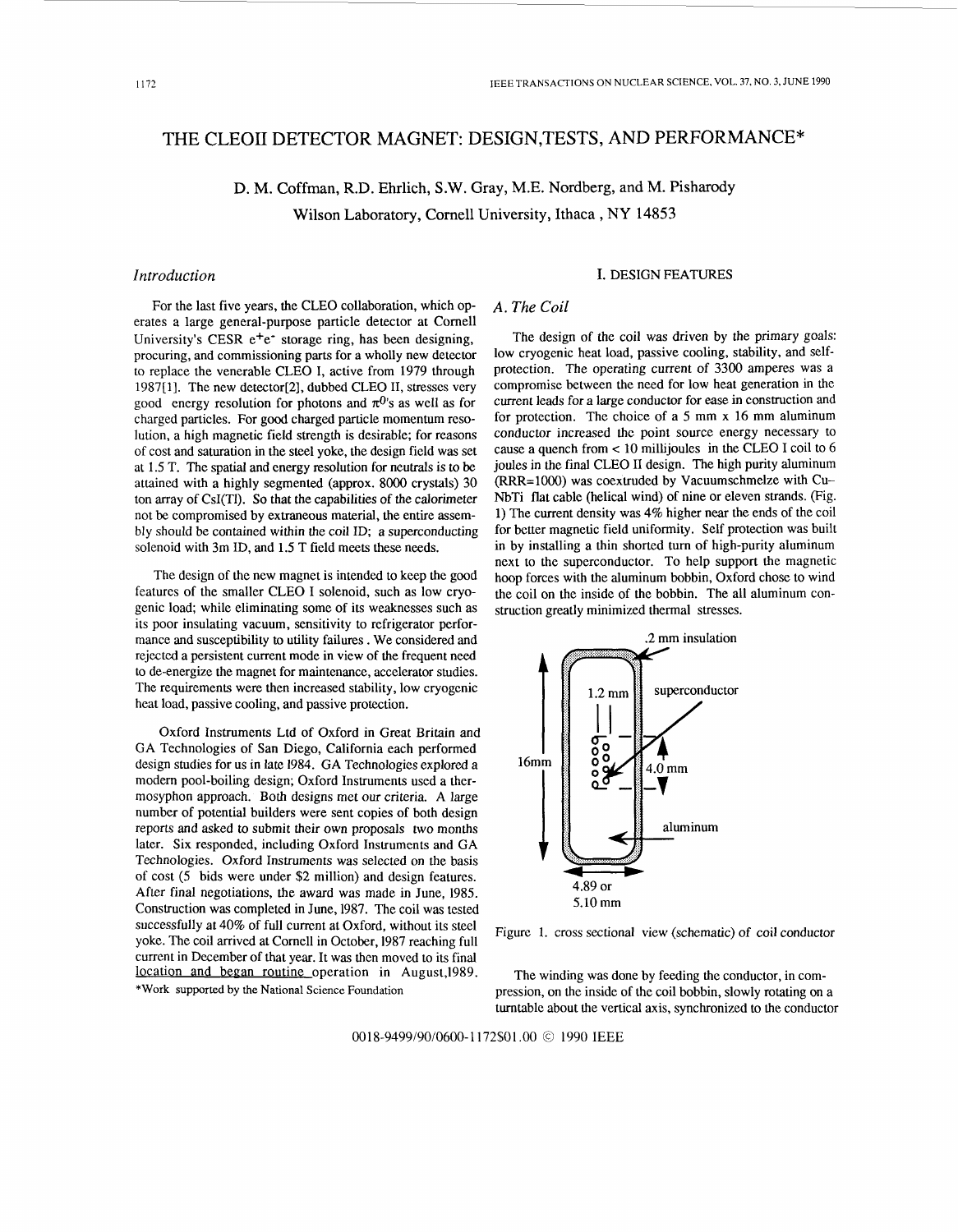feed. Several stations along the conductor path outside the bobbin prepared the conductor (shot blasting, degreasing, *dry*ing, burr detection, and taping); the last station was a platform inside the coil form that used a caterpillar feed and runway to push the conductor onto the previous turn. The platform rose and fell on jack screws as the two layers were put on. Using an inductive technique, Oxford monitored the coil for turn-totum faults with resistances a high as 10 ohms. The eight lengths of conductor were joined by welding. An 8m length on each of the conductors was first thinned to **3.3** mm. These were then laid over each other and welded with high purity aluminum filler rod along both edges. Oxford estimates the resistance of each joint to be less than  $2 \times 10^{-10}$  ohms.

## *B. The Thermosyphon System*

One key design goal was to have the coil ride out utility or refrigerator failures. This problem might be solved by use of a bath-cooled coil. A new solution uses gravity to pump helium around the magnet- a thermosyphon. An insulated pipe delivers cold helium liquid to a manifold at the bottom of the coil from a 700 liter dewar above the magnet. A set of riblike risers carries the helium up around the outside of the coil where it absorbs heat from the coil bobbin and decreases in density. All the risers are then connected together at the top and return to the dewar through a single pipe. The difference in density between the up and down legs provides adequate circulation to handle cryogenic and ramping heat loads. *An*  additional feature is that a heat concentration provides additional drive to the nearby risers, increasing the local cooling. Ordinary forced cooling would encounter increased impedance, reducing the available cooling. The details of the thermal coupling are important to both the operations of the coil and the coil-protection scheme. The risers are stainless steel tubes embedded in indium-packed channels cut in the coil bobbin. The thermal impedance of this interface turned out to be higher than anticipated, limiting the cooling power of the thermosyphon to about 200 watts. This limits our ramp rate to **3-4** volts or about one and one half hours to reach full current. Temperatures of **5-6.5** K were common on the bobbin during ramping. The drying out of the thermosyphon at high heat loads allows the shorted secondary to induce quenchback in the coil should a quench start. A set of valves allow us to use a forced flow through the cooling pipes during cooldown. The small inventory of helium in the pipes eliminates the "bomb" character of large bath cooled magnets, while the 700 liter dewar provides approximately one day of operation even with disabled refrigeration.

## *C. Radiation Screen*

The radiation shield is constructed as inner and outer cylinders from aluminum honeycomb panels. A typical panel is about **3.6** m x 1.2 m x 15 mm with an embedded pipe bonded to one side; the honeycomb and one side were perforated to allow pumping. The outside is covered with about 100 layers of aluminized mylar to reduce the liquid nitrogen

requirements. The coil side was polished or lined with a high emissivity material to reduce the radiant heat load on the coil. Oxford supplied a controller for ramping the shield from room temperature to 80 K and the reverse. It simplified cooldown, but turned out to be very sensitive to the liquid nitrogen quality. We are considering ways to avoid these problems during routine operation. The heat load to the radiation shield is a little less than 50 watts.

## *D. Power Leads*

The current leads were designed by Oxford to have minimal heat conduction at the operating current and extended survival time with loss of **gas** cooling. The extra thermal mass was obtained from the long **1** m length and by adding material in the form of fins. The detailed design was fine tuned for the measured residual resistivity ratio of the copper used by a program that analyzed both the steady-state and transient behavior. Before installation the leads were tested to 110% of the operating current and at operating current for 20 minutes with no gas cooling. The performance indicated that the magnet could ramp down over a 2 hour period without quenching and with no part of the lead exceeding room temperature.

The control , monitoring and alarm functions supplied by Oxford make operation nearly automatic. The flow is controlled by the temperature of a point 20% from the warm end. This allows for automatic adjustment of the flow to match the current in the lead and the return pressure of the refrigerators. A minimum flow valve parallels the servo valve to soften the possible failure condition of a closed servo. The controller has two different set-points: one optimized for refrigerator operation; the other, "over-cooled", for dewar operation. A second set of controllers powers heaters on the **warm** end of the leads to prevent condensation. Alarms are generated when the temperature control point exceeds a setpoint or when the flowmeters registers no flow. The "no-flow condition" generates alarms during the normal fluctuations of no current or ramping operation. We plan to add a time interval requirement.

## *E. Coil Supports*

The stainless steel cryostat, which supports the entire 30 ton weight of the **CsI** calorimeter is fixed to the massive steel return yoke. The coil must be movable within the cryostat to accommodate thermal contraction, and positioned so as to minimize the magnetic decentering forces. There are four axial supports all at one end, and sixteen radial supports . They are made from 318 ELI titanium tube and are adjusted through their coupling to bellows sealed ports in the cryostat wall and end flanges. The axial supports act both in tension or compression, while the pairwise arranged radial supports are purely in tension. acting almost tangential to the coil. Strain gauges on all supports monitor the magnetic loads.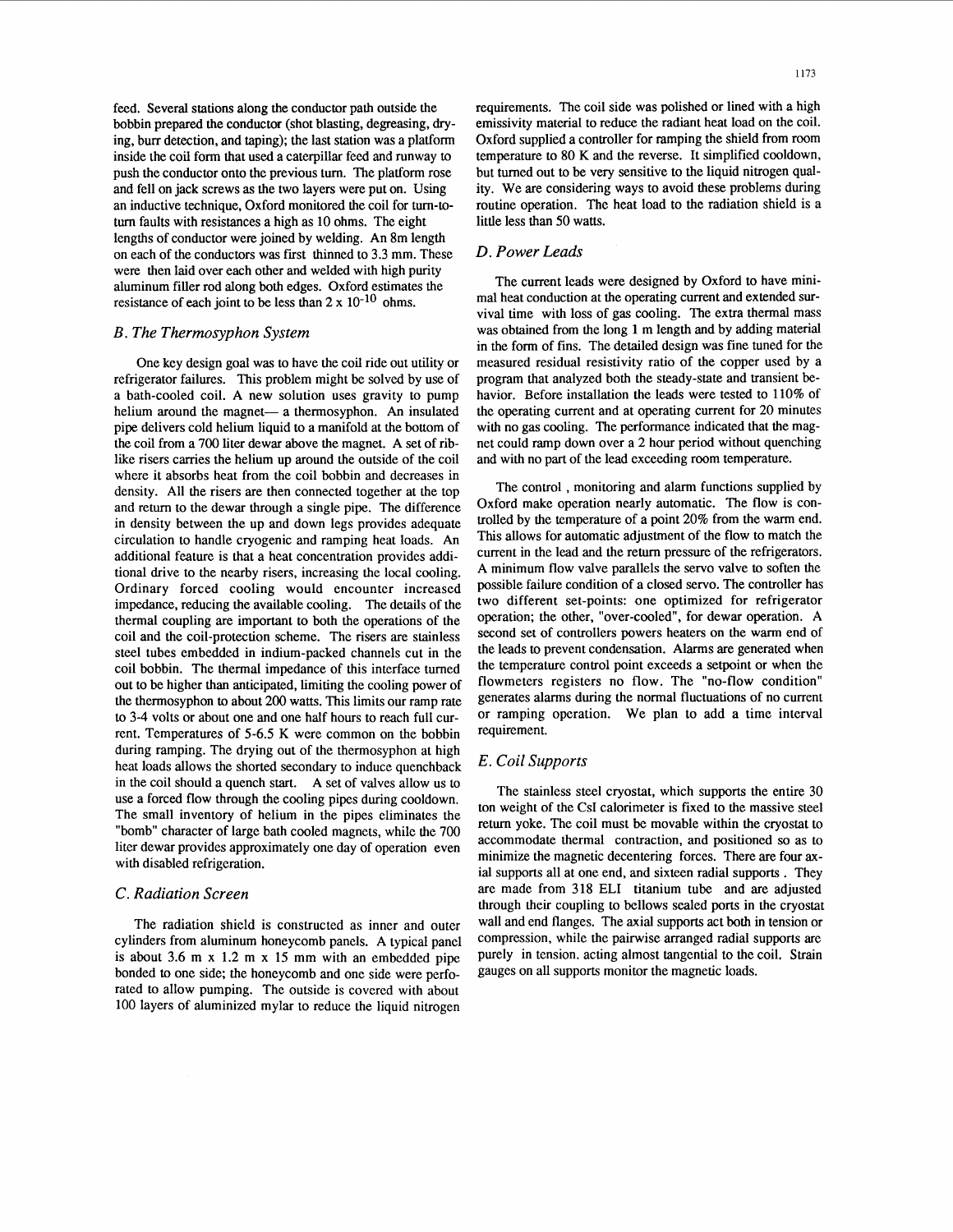## *F. Refrigeration System*

The magnet is cooled by either of two Koch Processes Model **1430** Liquifiers. The system is constructed to have nearly complete redundancy for the active components -- the refrigerators and their compressors. In addition **to** the **700** liter dewar above the coil, there is a **lo00** liter dewar that can be filled by either refrigerator or from a vendor's dewar. These various sources are connected together with appropriate valving in a large cryogenic switch box(called Son-Of-Box) and to the coaxial transfer line going to the **700** liter dewar above the coil. The low-loss coaxial line also **transports** cold gas return and liquid nitrogen for the radiation shield. This line, a **15** meter semi-flexible design, was constructed by Kabelmetal of Hanover, Germany and permitted operation in two different locations without rebuilding. A new liquid nitrogen distribution system **(200** feet) constructed by **MVE** Cryogenics was a major improvement, necessary for operation of our radiation shield.

## *G. Steel Yoke*

The steel yoke was designed simultaneously with the coil and cryostat to optimize the interfaces between them. The availability of some steel from the dismantled Space Radiation Effects Laboratory Synchrocyclotron, stored at the Brookhaven National Laboratory, determined the yoke slab thickness **as 36** cm. There **are** *three* layers of steel separated by gaps of **9** cm for muon detectors in an octagonal geometry. Only the inner two layers are used for the magnetic flux return. The pole pieces form nesting rings on each end to satisfy several functions. The outer collar with an octagonal outside and an inner radius (resembling a nut) supports the rest of the steel and the cryostat. Penetrations provide access to the adjustable radial and axial supports for the coil. The successively nesting pole rings allow the installation of the CLEO I1 detector elements and passage for their cables. The inner ring **(2** m outer diameter) rests on rails to provide access to the ends of the central tracking chamber.

## 11. TESTS *AND* OPERATION

## *A. Acceptance Tests*

A first set of tests was made, without the magnet steel, at 40% of the operating current at Oxford's construction facility. Vacuum integrity, cryogenic heat load, and magnetic excitation were measured. A series of tests of the thermosyphon were made by energizing built-in heaters at various levels. A quench was initiated by turning off the thermosyphon with the heaters on. The quench started at **9.1** K; the heater input was **45 U.** The time evolution of the quench and the maximum temperature (32.7 K) matched Oxford's quench model prediction(34.5 K).

After a cooldown time of twelve days, using one refrigerator, the tests within the steel at Cornel1 started with two selfinduced quenches at full current. Their origin is still not understood. The quenches took about one minute; the coil reached an average temperature of *65* K, in agreement with the Oxford predictions. After operating the coil at the full field of **1.5** T at **3300** amps. the temperature margin was tested with the heaters. The coil was warmed by **1.5** K (the expected margin was **2.2** K) ; the current margin was explored by running at **102%** of the full current.

## *B. Field Homogeneity*

The magnetic field was mapped with a 3-axis Hall probe referenced to a fixed NMR probe. Traverses in z (the axial direction) were made at fixed radius and azimuth. Eventually, we scanned **at** eight radii and sixteen azimuths. The **data,** averaged over azimuth , were fit to appropriate polynomials in r and z. Radial fields were deduced from the variation of  $B_{Z}$ . Fig. 2 shows typical results for B<sub>Z</sub>. Field uniformity over the **2m** long x **1** m radius drift chamber volume was better than **0.1%,** and was limited by the (inferred) radial fields near the ends.



Figure 2. Behavior of the axial field for 3 radii (in cm.) The data is averaged over azimuth.

#### 111. OPERATING EXPERIENCE

At this writing the magnet has been operating at field without serious incident for -six months. The cryostat vacuum **has**  remained at  $10^{-6}$  Torr with  $\overline{p}$  external pumping and the effective refrigeration load has been comfortably within the capabilities of one Koch model **1430** (Oxford estimated **8.3** watts and **14** l/hr.) All the various styles of cryogenic operation have been attempted successfully. Operation is largely unattended except for routine refrigerator maintenance and for field ramp-up and ramp-down. We gratefully acknowledge the competence, diligence, and hard work of the Oxford team in providing us with a fine tool for high-energy physics.